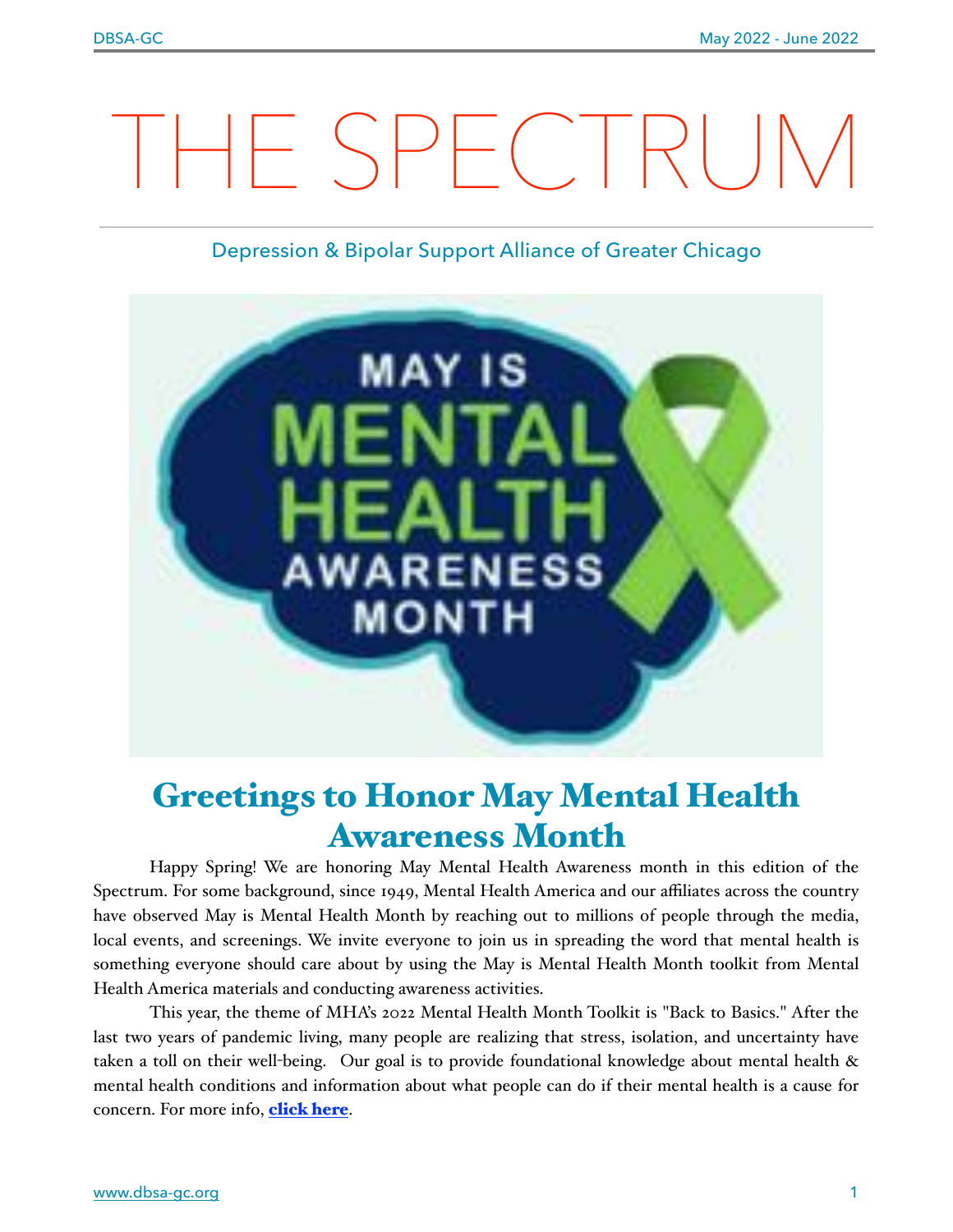. . . . . . . . . . . . . . . . . .

 *Behind the Board* Margie Mitchell, DBSA-GC Board Member & Support group Facilitator



*What's the best advice you've ever received?*

• To be honest and admit when I am wrong.

### *What do you do to make yourself feel good?*

• I like to practice extra self-care, do things to keep my hands busy like painting my nails and knitting, going out for walks, and trying to read at night.

### *What do you like about the DBSA-GC community?*

• I like the openness and honesty that people bring to the group and how care and support develops at individual meeting and over time. The sense of community and understanding of similar struggles lets me feel like I am not alone.

# Sunday, May 22nd at **11**am via Zoom: May Mental Health Awareness: Back to Basics

DBSA-GC is holding a special Mental Health Awareness event on Sunday, May 22nd from 11am-12pm that will feature ways to feel good through meditation, tips and tools on mental wellness and a special Q & A with everyone's favorite doctor, and long-time DBSA-GC medical advisor, Dr. Corey Goldstein. No RSVP is necessary! [Click here at 11am on](https://us02web.zoom.us/j/81945954527) [May 22nd to join us!](https://us02web.zoom.us/j/81945954527)

## May is... **Mental Health Awareness Month!**



Join DBSA-GC for a special event! This year, Mental Health America's Mental Health Awareness Month theme is "Back to Basics." MHA's goal is to provide foundational knowledge about mental health & mental health conditions and information about what people can do if their mental health is a cause

Sunday May 22nd 11am - 12pm on Zoom



**Pamela Rak, LCSW PC** 

Corey Goldstein, M.D.

# DBSA-GC Community Outreach & Engagement

### *Zoom Support Groups & Music Therapy*

We are still holding Zoom support groups on Sundays at 7pm, an ages 50+ group on the 2nd and 4th Thursday of the month at 7pm, and we've just added a new support group: Every Saturday at 10am with DBSA-GC's newest peer support group facilitator, Jeremy! We also have music therapy on the first Tuesday of each month at noon, and meditation with Sam weekly on Mondays at noon. Please join us when you can. Here is our **[virtual event calendar](https://www.dbsa-gc.org/events-calendar)**.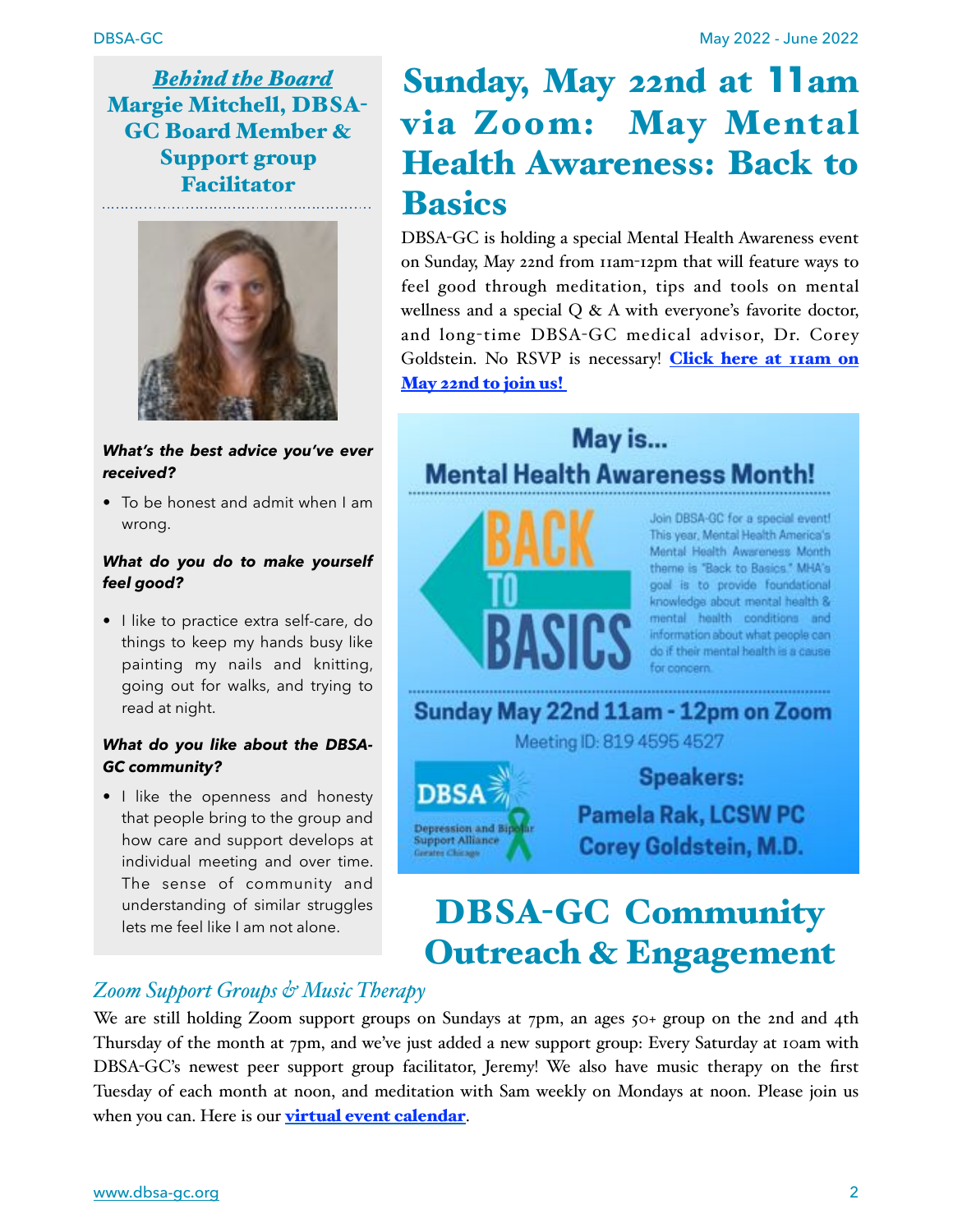

### *In-Person Peer Support Groups*

Our in-person support groups are BACK! We are still hosting our Sunday Zoom peer support group, have added a Saturday peer support group and are continuing our ages 50+ peer support group as well. Our Zoom Black Community peer support group on Fridays at 5pm is also underway.

• PALATINE LIBRARY: Located at 700 North Ct, Palatine, IL 60067. This group meets on the 1st and 3rd Wednesday of each month at 7:00pm. If you have any questions about this group, contact support group facilitator Judy Sturm at (847) 359-4140.

•ANDERSONVILLE/ UPTOWN Ebenezer Lutheran Church: Located at 1650 W Foster Avenue in Chicago, IL. This group

meets weekly on Wednesdays at 7:00 pm. Come early, street parking only. If you have any questions about this group, contact support group facilitator Wayne Hoffman at waynehoff[mandad@gmail.com](mailto:waynehoffmandad@gmail.com) or  $(312)$  502-4212.



*Thank you for your patience as we continue to find new locations to host additional in-person groups.*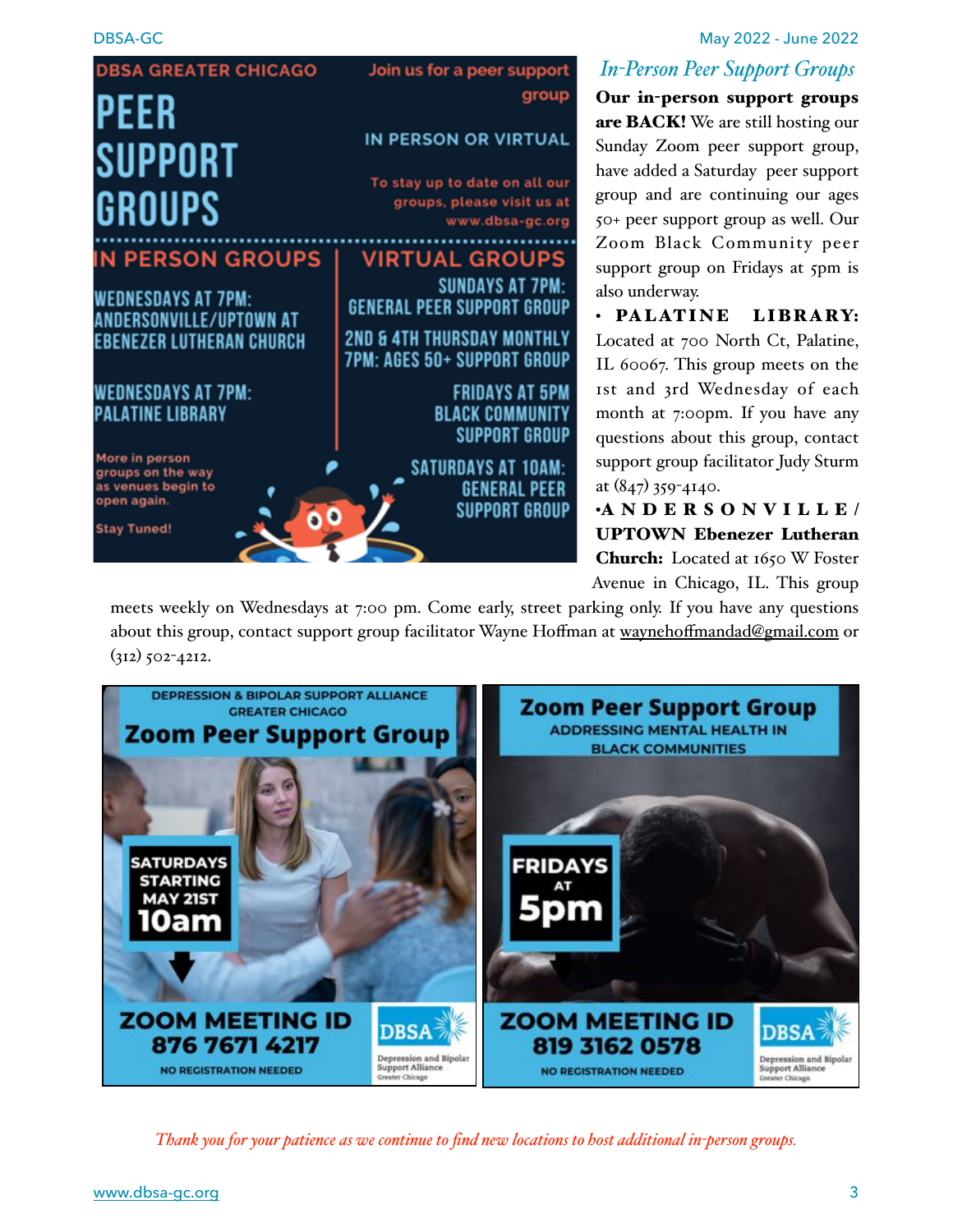### *Book Club: May 28th at 10am via Zoom with the Author!*

The opposite of depression is not happiness, It's wellness. In *It's Time*, author Elaine Quinn affirms that while living with depression and its companion anxiety you can experience healing and cultivate wellness. It is then you have the freedom to feel the fullness of all emotions and to claim peace, love, and joy, knowing you are worthy of all that is good in the world. Drawing on thirty years of experience with these mental illnesses, Elaine shares powerful personal



stories, fresh concepts, spiritual insights, and practical actions to take. She leads you along the path of healing and self-discovery to help you emerge from the depths of depression becoming well and being your true self. This book has answers for you, and for those you love. You can live a full and joyful life with depression and anxiety. It's time.

[Click here at 10am on Saturday, May 28th to join us](https://us02web.zoom.us/j/87541164018).



### *Findings of Mental Health Conditions June 7, 2022 at 7pm on Zoom with Ali Khan*

Please join us on June 6th at 7pm on Zoom for our educational night featuring Ali Khan, a volunteer of DBSA-GC who is also a soon-to-be graduate of medical school. He will be speaking about the Findings of Mental Health Conditions.

Please come with questions to ask during this hour long session. We hope to see you there!

[Click here at 7pm on Monday, June 6th to join us!](https://us02web.zoom.us/j/87118129087)

### *Other Mental Health Events*

Help Climb Out of the Darkness - Chicago celebrate 10 years of building community and bringing light to the darkness of perinatal mental health disorders.

When: Saturday, June 25th. Registration starts at 9:30 a.m. and the walk kicks off at 10:00 a.m.

Where: Humboldt Park Boathouse, 1301 N. Humboldt Drive, Chicago, IL 60622.

There is parking in the lot at the Boathouse and around the park. The walk is stroller and pet-friendly! Like their Facebook page (Climb Out of the Darkness - Chicago) and follow them on Instagram (@climboutchicago)!

[More info here](https://climbout2022.causevox.com/team/climb-out-chicago)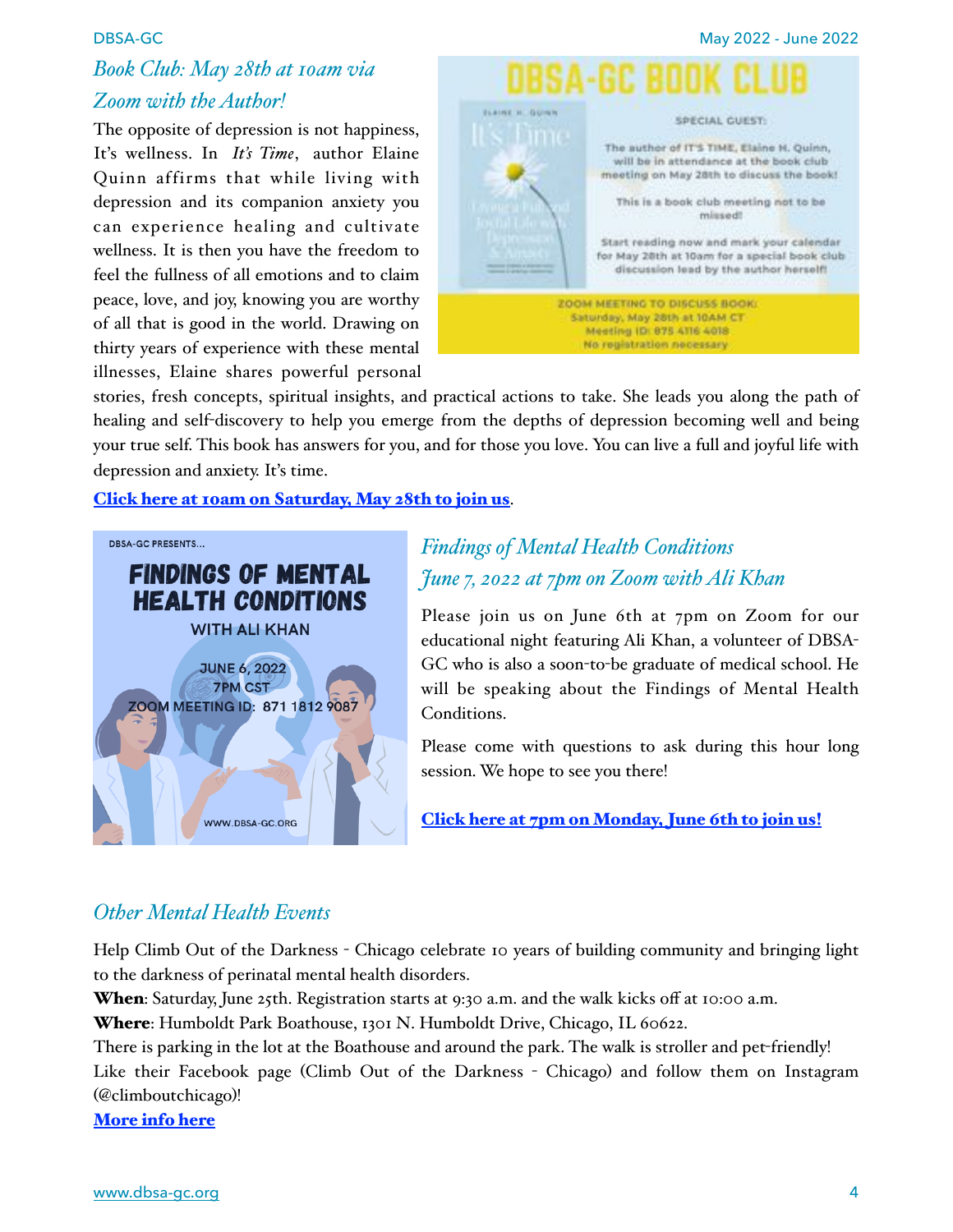# Moving the Needle on Mental Health

### *4 organizations offer unexpected, active approaches to mental health therapy in Chicago Chicago Health by Yuliya Klochan May 11, 2022: [Source](https://chicagohealthonline.com/moving-the-needle-on-mental-health/)*

Sometimes a single experience can change everything, shifting your perspective and opening your mind to possibilities. And many in Chicago are seeking such experiences. From the pandemic to economic uncertainty, climate change to societal unrest, plenty of factors have fueled anxiety, depression, and grief in recent years. In fact, anxiety and depression **jumped by**  $25\%$  **worldwide during the pandemic's** [first year](https://www.who.int/news/item/02-03-2022-covid-19-pandemic-triggers-25-increase-in-prevalence-of-anxiety-and-depression-worldwide), the World Health Organization reported in March.

Chicagoans were no exception. An estimated 1 in 10 adult Chicago residents experienced serious psychological distress in 2020, and about 32% took advantage of behavioral and mental health treatment, according to the **[Chicago Health Atlas](https://chicagohealthatlas.org/)**.

But [not everyone here has access to conventional mental health treatments](https://chicagohealthonline.com/black-minds-matter/). Instead, local organizations are tackling mental health issues through nontraditional approaches, such as outdoor sports, improv, yoga, and theater, providing unique spaces to connect and to heal. And while mental

health has taken a more prominent place in the national conversation in recent years, a societal reluctance to talk openly about mental health issues remains. "No one's like, 'Hey, on Tuesday over dinner, you want to talk about schizophrenia?' Nobody dedicates that time," says Heather Bodie, executive artistic director of Erasing the Distance, a nonprofit theater company that documents mental health stories and shares them on stage. "So that's why we exist, to dedicate time to conversation."



Diverse therapy options have the potential to reach unexpected people in unexpected ways. These four Chicago organizations are moving mental health discussions beyond the therapy couch, tackling stigma and creating healing spaces through nontraditional therapeutic approaches.

### *Urban wilderness therapy*

Zorbari Nwidor was 17 years old when she saw stars for the first time. She'd been camping with **[Chicago](https://www.chicagoadventuretherapy.org/)** [Adventure Therapy](https://www.chicagoadventuretherapy.org/) in 2012. "You don't see stars in Chicago. You see airplanes and things, and I think that was a really changing moment in my life, to be out in nature, to look up into the sky and be like, 'Wow, I lived for this long, and I've never seen stars,'" she says.

The experience opened Nwidor's world. Two years later, she became a Chicago Adventure Therapy intern. Today, she is senior program staff at the organization.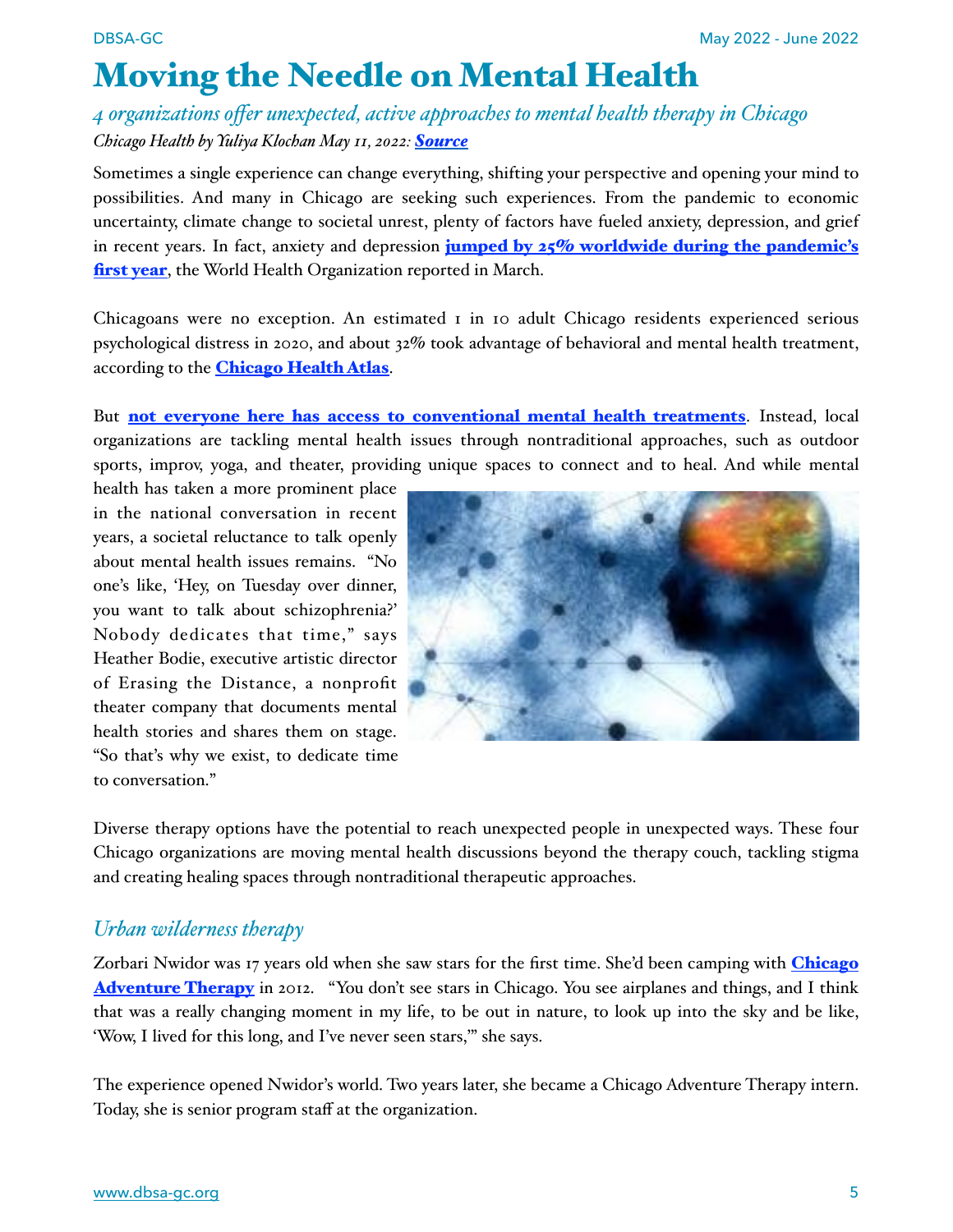Since 2007, Chicago Adventure Therapy has promoted mental health, social skills, and personal responsibility through outdoor activities such as paddling, camping, cycling, and rock climbing.

The organization prioritizes diversity and inclusion, and most participants are young people of color between 13 and 17 years old  $\overline{a}$  a group traditionally underrepresented in outdoor activities. Chicago Adventure Therapy has worked with a range of young people — including individuals in need of mental health support, refugees, gang members, and youth experiencing homelessness. In 2021, the program served more than 750 people.

Adventurers never have to pay. Chicago Adventure Therapy's funding primarily comes through individual donations and from partner agencies and schools, which bring in the majority of the organization's participants.

Laura Statesir, director of operations at Chicago Adventure Therapy, remembers one young Chicago resident with a family legacy of gang involvement whose perspective changed after he went on a Chicago Adventure Therapy trip. Now, he's in college. "Just by going on this trip where everything we were doing was different — paddling, camping, and seeing stars — he began to think that maybe there was something slightly different out there than the outcomes he thought were predetermined for his life," Statesir says.

### *Mental health through documentary theater*

[Erasing the Distance](https://www.erasingthedistance.org/) performances create self-compassion as participants witness each other's stories and see their own stories reflected back. Following the performances, the audience often stays after to chat with the cast, further exploring the issues, says Heather Bodie, executive artistic director. Audience members share their own experiences and reactions, exploring difficult mental health topics such as grief and loss or men's mental health.

"I'll never forget [what] this one person said to me after a show," Bodie says. The person confessed that they just wanted to listen, not talk about their own story. But after the performance they said, "I'm gonna go find a therapist."

Erasing the Distance uses the power of storytelling to broach difficult topics. Staff members conduct 60 to 90-minute interviews with people who volunteer to share their personal stories involving mental health struggles. The staff then shape the interviews into 10-minute monologues that professional actors perform.

"It was an exercise in freedom," says Melanie Thompson, now an associate at Erasing the Distance, of her own storytelling experience. "To see someone show me so much compassion, in even just telling my story, it moved me. I felt so grateful to have shared and so grateful to the actor." Bodie says many storytellers have told her that hearing their story increased their self-compassion. "Yes, there are tears, but there's tons of laughter, too. There is pain, but there's also tons of joy and exploration and discovery. It is so cool to hear what somebody else is living with and how they're managing it," she says.

To date, the Chicago-based nonprofit has collected more than 300 stories and performed at venues throughout the Chicago area and all over the country.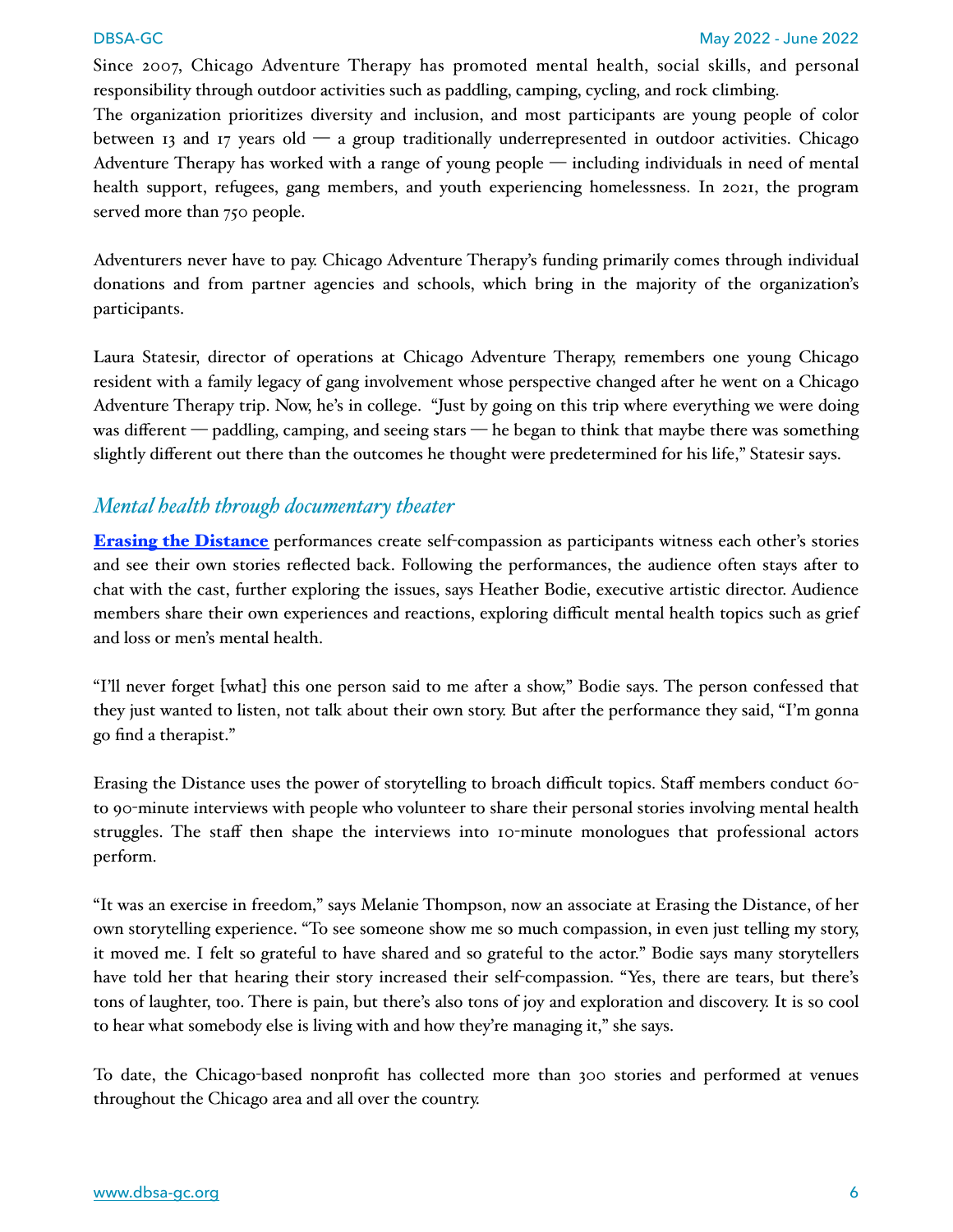Erasing the Distance's **[public productions are free](https://www.erasingthedistance.org/events)**, but custom programs and workshops have a cost. The staff continuously collects mental health accounts and has released a podcast with the stories, available on Spotify.

### *Improv comedy as therapy*

Sometimes, theater and therapy aren't all that far apart. "When I was doing my own therapy and doing my own work on myself, I realized that my improv teacher and my therapist were telling me the same things," says Angela Nino, founder and CEO of [Improv Therapy Group.](https://improvtherapygroup.com/)

Nino found it easier to explore emotions in the safe environment of improv. So she texted her teacher about starting an improv comedy and therapy program. When her teacher responded with a thumbs up, Nino launched Improv Therapy Group to use improv to help people face mental health challenges in unexpected and dynamic ways.

The group works primarily with therapists, who then employ improv games with their clients. Improv Therapy Group also offers sessions for clergy and corrections officers, and it is developing a module for law enforcement. Participants come from the Chicago area and beyond, including some who have joined from New Zealand and the U.K. over Zoom.

Improv uses a "yes and" technique that is helpful in other areas of life, Nino says. Saying "yes and" instead of "no" requires people to build upon another's words — and worlds — ultimately expanding their own.

### *Creating sti#ness through yoga*

The power and peace of yoga can promote healing. But for some populations, yoga isn't always a goto option. In the summer of 2020, the U.S. was in turmoil with the pandemic and civil unrest. Andrew Smith and Tristan Lewis felt emotionally heavy, as did many of the Black men they spoke to. To help process the year's traumas,



Smith and Lewis organized a yoga session at 6 a.m. on a Sunday in June, in a South Loop park. Ten men RSVP'd yes; more than 20 showed up.

"It dawned on me that a lot of guys had never stepped foot in a yoga studio before," says Lewis, cofounder of [The Healing,](https://www.thehealingchi.com/) a Chicago organization that uses yoga to strengthen Brown and Black men's mental health. He adds that Black men typically don't frequent yoga studios because, due to the lack of representation in the space, many don't feel completely comfortable.

"It was something that we benefited from highly, from a mental aspect," Lewis says, of the first yoga session. "It was also comical because we were all trying to do these yoga poses, but we didn't know what we were doing."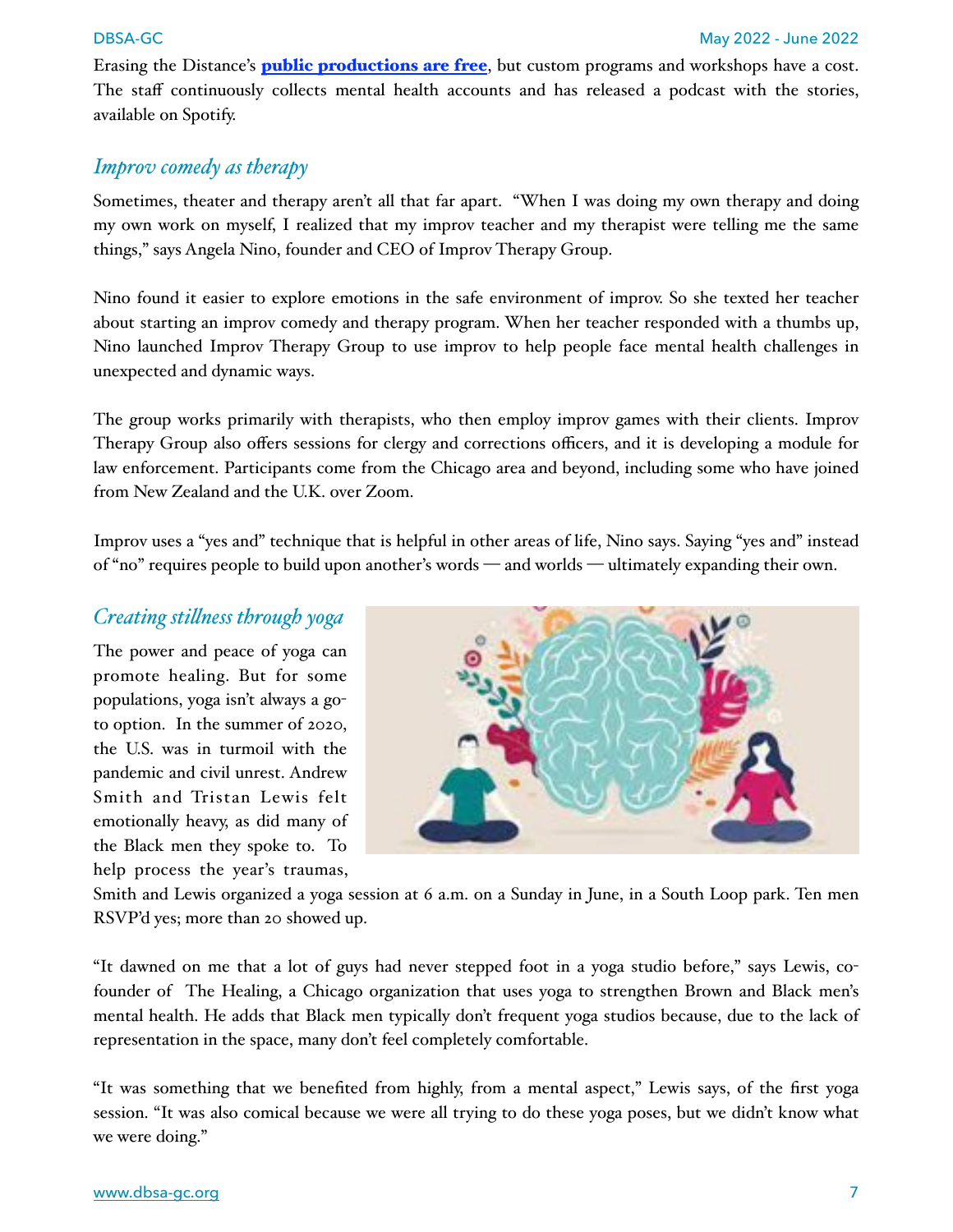The nonprofit temporarily moved its free monthly yoga sessions online due to the pandemic, but Lewis and his colleagues recently brought back in-person sessions.

"Yoga can help promote mental health healing, just by getting us all to be still," Lewis says. "The power of stillness is unmatched." The Healing also leads community outreach sessions and has a dedicated group chat for members.

# 4 high school students talk mental health and how the pandemic changed them

*NPR by Anya Steinberg, May 14, 2022 [Source](https://www.npr.org/2022/05/14/1093737862/covid19-mental-health-students)*

**TRIGGER WARNING: Eating disorders, sexual abuse, transgender, suicide (skip to page 12)** 

At this point in the pandemic, American teens have spent a significant chunk of their formative years isolated from friends and in fractured learning environments. More than  $2$  in  $5$  teens have reported persistently feeling sad or hopeless, according to a new Centers for Disease Control and Prevention [survey of high school students](https://www.cdc.gov/mmwr/volumes/71/su/pdfs/su7103a1-a5-H.pdf). Many who were already struggling with trauma or mental health problems before the pandemic were deeply affected by the prolonged isolation.

But young people have also shown grace and resilience as they dealt with the challenges of COVID-19. NPR spoke to four high school students who marked the pandemic's two year anniversary with a newfound sense of self, and big dreams for the future.

### *Ruby, 17: "I le& a toxic 'iendship, I explored myself more."*

By the time the pandemic closed her school in March 2020, Ruby had already spent weeks trying to ignore her mom's warnings about COVID-19. Her mom is Chinese, and their relatives back in China had been updating her on the virus' spread since its early days. Ruby says when her spring break got extended,



her mom told her: "Oh yeah, you won't be going back to school anytime soon."

At first, remote learning heightened a lot of the anxieties Ruby already felt about her Minnetonka, Minn. high school. She transferred there in the fall of 2019 and was struggling to feel like she fit in because many of her new classmates came from wealthier families. NPR isn't using Ruby's last name to protect her privacy.

"It was just something I was worrying about constantly," she said. "I was afraid to even move in class. I was just, like, sitting there, and I did not move because I was so anxious about what they were thinking about me."

When school went online, Ruby, then a freshman, was self-conscious about showing her house on camera. She also had a hard time finding a quiet place to concentrate as her two siblings also switched to remote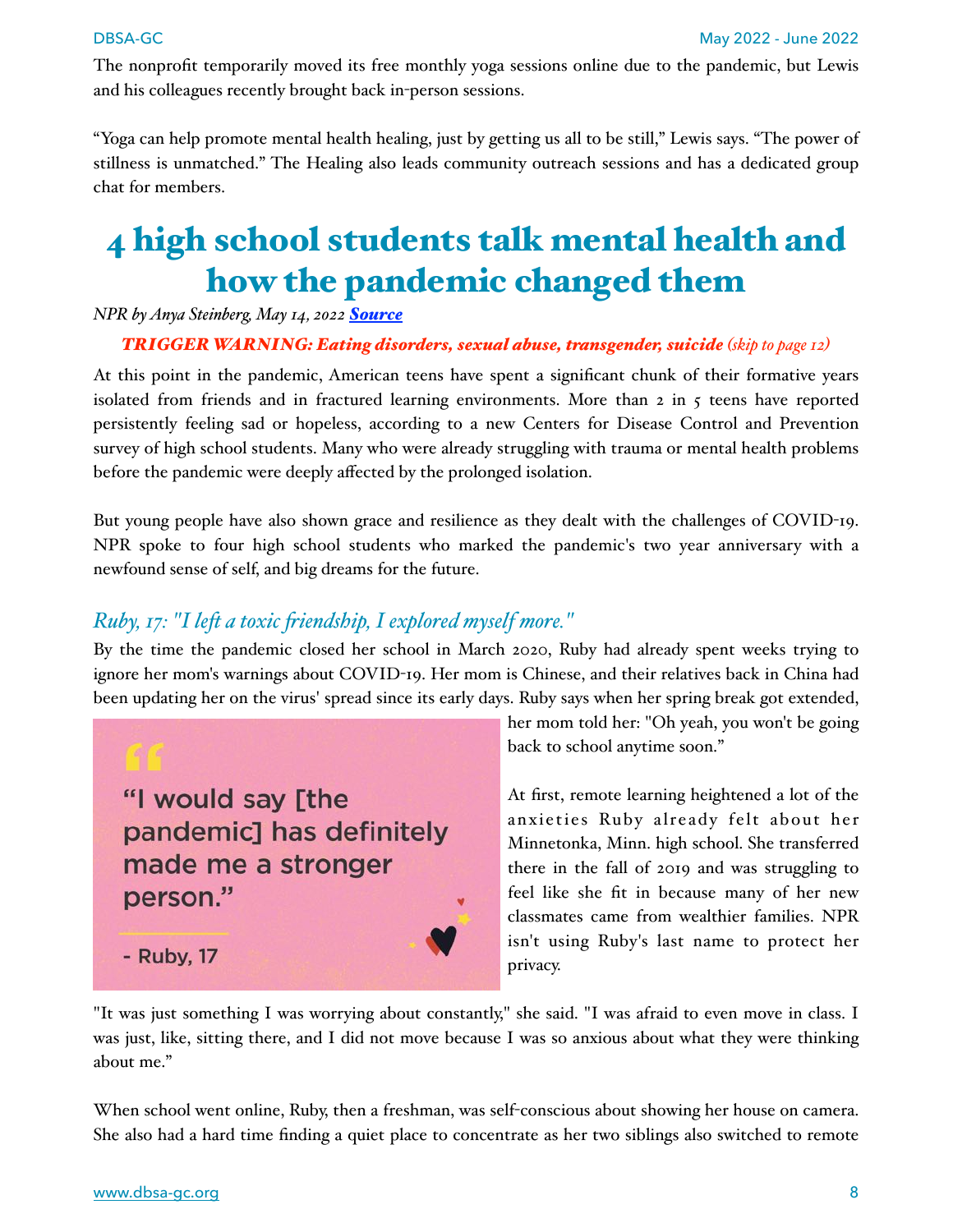learning – she would often lose focus during Zoom class. During remote school, she says, "I didn't learn anything."

Ruby wasn't the only one. In the first several months of the pandemic, two-thirds of U.S. students in grades nine through 12 [told the CDC](https://www.cdc.gov/mmwr/volumes/71/su/su7103a5.htm?s_cid=su7103a5_w) reported difficulty completing their schoolwork.

One upside to remote school was that it put some distance between Ruby and a friendship that she describes as toxic. "She was the only person I really knew, so I kind of felt safe around her," Ruby explains. "But at the same time, I didn't really feel so safe because the people who she hung out with were not my people."

Things changed for the better during Ruby's sophomore year, when her school transitioned to hybrid learning and she decided to leave that friendship. She started to nurture relationships with the three people who are now her best friends. "I left a toxic friendship, I explored myself more." she says. "I would say [the pandemic] has definitely made me a stronger person."

### *Teja, 18: "The lack of structure just led to me becoming obsessive."*

When her Seattle high school closed in March 2020, Teja's world started to disintegrate. Her jazz choir trip and swim practices were canceled, her clubs were confined to Zoom meetings and her entire life was condensed to her family's home.

Teja, then a sophomore, had been diagnosed with anorexia during her freshman year of high school and when the pandemic hit, she was in recovery. NPR isn't using her last name to protect her privacy around her anorexia.



"School was a huge motivator for me, for... staying on track for recovery because school is something I love. I love to learn. It's really important to me and that was only possible if I was eating," Teja says. "And then all of a sudden school was canceled."

Those early months of the pandemic were extremely destabilizing for Teja, and for other teenaged girls with eating disorders. The **[CDC found](https://www.cdc.gov/mmwr/volumes/71/wr/mm7108e2.htm)** the proportion of emergency room visits for eating disorders increased among adolescent girls in 2020 and 2021.

Teja relapsed, and her family noticed. After a difficult conversation with her dad about how she might have to go to the hospital, Teja called a friend who talked her down. "She was like, 'It's not fair to frighten you, but on the other hand, that is the reality.' " She says the conversation was a wake-up call.

"I realized the only way I would be happy and have structure is if I created that for myself. So I made a schedule and I set goals," Teja says.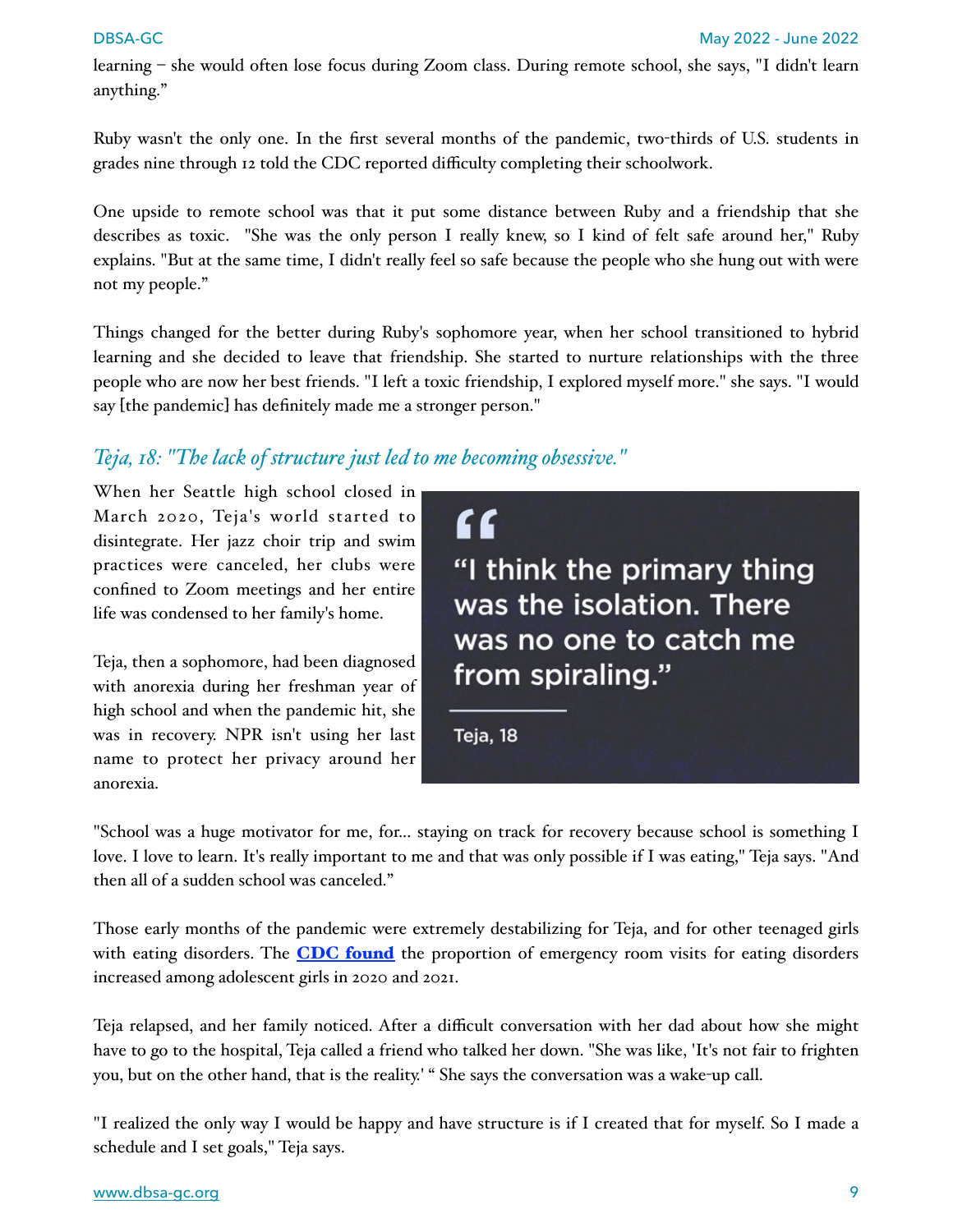In the summer of 2020, she started going on daily walks with her dog, planning outdoor meetups with friends and writing music on a regular basis – all in addition to regular meetings with her psychiatrist. Eventually, she was healthy enough to attend outdoor swim team practices in nearby Lake Washington.

"It was a lot of fun to be back in the water again and be back with my teammates. So those things kind of helped ground me with why I wanted to continue in recovery." But that grounding didn't last long. When remote learning continued into her junior year, in fall 2020, she says, "I just became really anxious about school in a way that I hadn't really been before."

"I'm very perfectionistic," Teja explains, "and the lack of structure just led to me becoming obsessive."

The things that usually brought her joy, like practicing with the jazz choir, didn't feel the same without her classmates singing by her side. "I think the primary thing was the isolation. There was no one to catch me from spiraling."

In the fall of 2020, Teja's anxiety was getting worse. That's when the seizures started – sometimes more than 10 a day. "I couldn't leave the house," she says. Three weeks after her first seizure, she was diagnosed with a **[rare neurological disorder](https://www.ninds.nih.gov/Disorders/Patient-Caregiver-Education/Fact-Sheets/Functional-Neurologic-Disorder)** called Functional Neurologic Disorder that can be triggered by things like anxiety, stress and trauma.

"That was a really, really hard couple of months because I couldn't do anything. You couldn't see friends without having seizures. My friends had my parents on speed dial for when I'd have seizures on Zoom."

She and her family had to go all the way to Colorado to find treatment in February 2021 – and the treatment helped. She started having fewer seizures, and this past fall, she returned to in-person classes for the first time since the pandemic started. She says being back at school has been strange, but good.

"On my first day of school, my schedule was messed up and I was like, this is such an unusual experience. Like, it's been so long since I've had an issue as small as like, 'Oh, my schedule's wrong.' "

Teja also got to return to some of the activities she loves most. She says getting back to some sense of normalcy has helped her recover from everything she went through during the pandemic. "I was able to do a live production of *Alice in Wonderland*. And that, to me, was the first time I was like: It is important that I am here. Like, if I were to get sick and I couldn't be here, it would matter. And that was the first time in my high school experience that I felt that way."

### *Alex, 16: "I was asking myself, 'Am I a male? I don't look like the typical guy.' "*

Pandemic isolation was a mixed bag for Alex, who lives in northern Minnesota. On the one hand, the isolation worsened a lot of the struggles he was already having around mental health. Alex, now a junior, had been sexually abused in middle school, and was later diagnosed with anxiety, depression and PTSD. NPR isn't using Alex's last name to protect his privacy as a minor.

He hoped being quarantined at home would make him feel safer and less paranoid. But it didn't."Honestly, if anything, it made it worse," he says. He felt trapped, and he constantly worried his abuser would find him.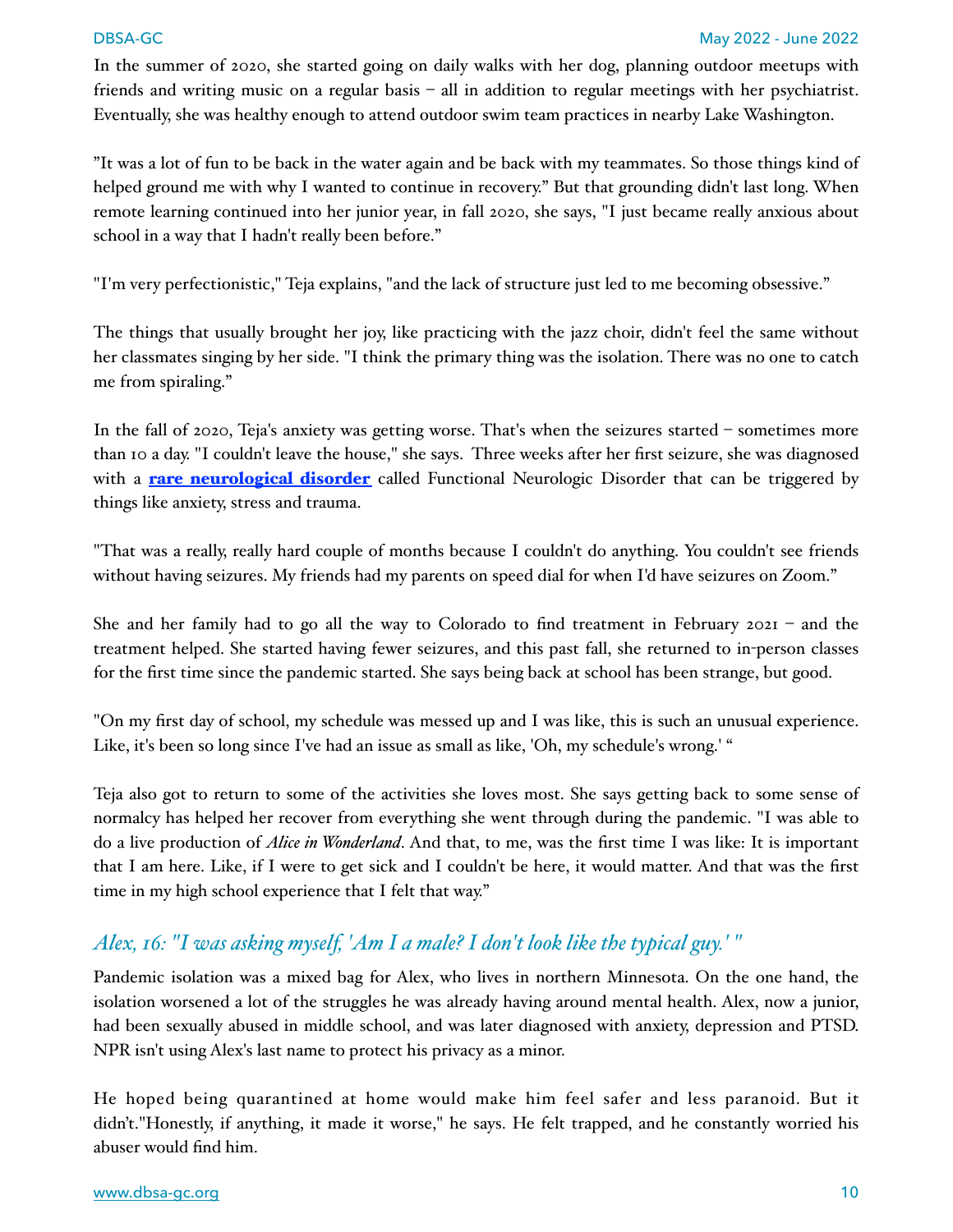Sitting at home, Alex had a lot of time to think. He started to look deeper into questions he had about his gender identity. "I was asking myself, 'Am I a male? I don't look like the typical guy. I don't act like the other trans people I see online or in school,' " he recalls.

After months of contemplation, he began identifying as trans masculine. Then, in spring 2020, at the end of his freshman year, he started seeing a new therapist via telehealth appointments, which he liked better

than in-person therapy. He was able to do therapy from the safety of his bed. "You have all your comfort items right there."

It helped him open up in a new way."I kinda just started getting braver. I started expressing what I was feeling," he explains.

Since his hospitalization, Alex has been working with his therapist on finding healthy coping mechanisms for

"I'm working on my trauma, but trauma processing is all your life. You just learn new ways to cope with it."

- Alex, 16

"

processing his traumas, like "drawing, focusing on schoolwork and getting out into the community more." Right now, he says he's doing "pretty good. I'm stressed, but I'm a high school student, so that's inevitable. I'm working on my trauma, but trauma processing is all your life. You just learn new ways to cope with it."

### *Daniela Rivera, 17: "I just lost a# motivation"*

Daniela Rivera enjoys learning, and she likes being in school – but not so much when she doesn't understand the material, which was what made school during the pandemic so hard for her. In March 2020, Daniela was in her freshman year of high school in Cottonwood, Ariz. At first, her school's remote learning option didn't include live instruction, just packets of optional work – which Daniela didn't do.

That fall, her school began using online lessons from an educational company. Daniela found herself alone in her room, clicking through hours of pre-recorded videos with no actual teacher.

"I didn't get a lot of things. I gave up completely," Daniela says. "Every day I'd just stay in my bed. I'd wake up...be on school in my bed and just get up to go eat."Her motivation for schoolwork instantly changed. "I was behind in all my classes. I would play [remote learning] videos...and go out to the living room and talk to my mom while the video is playing. I come in, like, 30 minutes later and the video is still playing. I just lost all motivation."

"[The pandemic] got me into the mindset where, like, I'm just trapped in this house and I can't do nothing. And like, I have stuff I could do outside, but I just felt like I couldn't even open the front door."

**According to the CDC**, nearly 2 in 5 teens reported experiencing poor mental health during the pandemic. That's something Daniela struggled with, too. In the evenings, she would FaceTime her boyfriend, and they would talk about how the days were starting to blur together.

She had a part-time job as a hostess at a restaurant on the weekends, and that job made it hard to maintain her friendships because all her friends worked weekday shifts. When her school started offering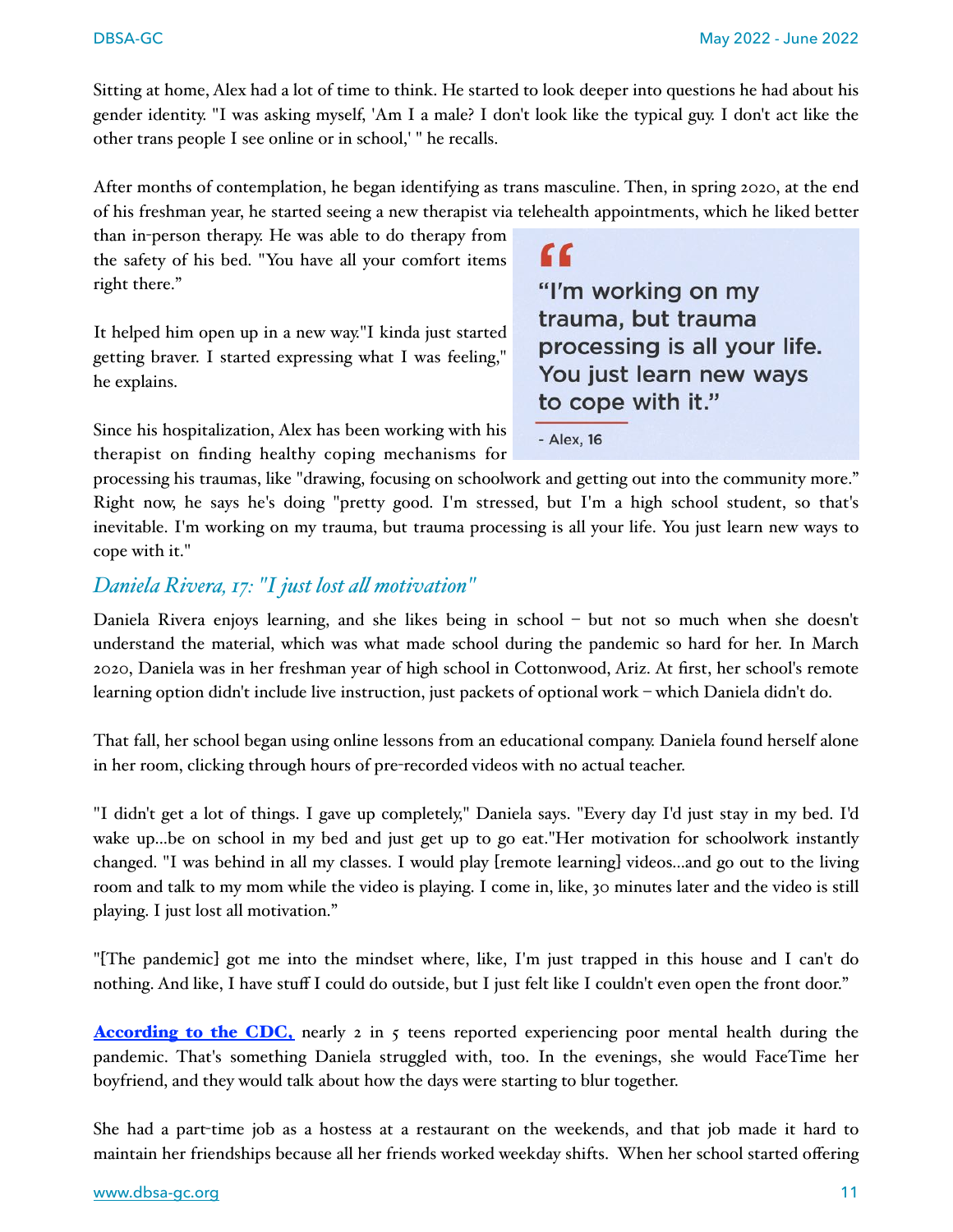a hybrid option partway through the fall semester of her sophomore year, in 2020, Daniela was excited. But it wasn't the same. Her lessons were still the same pre-recorded videos. She would sit in a classroom all day, separated from other students by a row of desks, with a single teacher to supervise her as she watched from a laptop.

Being back in school didn't make it any easier to keep in touch with her friends – they chose to stay fully online so they could keep their jobs. "[I'm] definitely sad because they... went from being one of the

 $66$ "Every day I'd just stay in my bed. I'd wake up ... be on school in my bed and just get up to go eat."

Daniela Rivera, 17

closest people to me to becoming a stranger. I don't know how they are, I don't know what they're doing, I don't know what's happened in their life."

Things got better as school permanently transitioned back to regular, in-person learning in spring 2021. But returning to business-as-usual has made Daniela realize how much she changed over the pandemic. "I've always been a shy, quiet person. But I feel like even now, I'm quieter and shyer than  $11$ usual."

She also noticed words don't seem to roll off her tongue as easily as they used to, especially when she's called on in class. "My fear of public speaking has gotten worse in all this because I haven't been, like, speaking out loud to anyone."

One thing she's grateful for: The past two years gave her time and space to get to know herself better. In pandemic isolation, she discovered that she loves to go fishing with her boyfriend, and she's now a big fan of indie music. "I know who I am now."

# LL Bean Goes Silent on Social Media for Mental Health Awareness Month

*The Freeport-based outdoor retailer has paused its online posting and encouraged fo#owers to spend time outside.*

*Press Harold by Edward D. Murphy May 16, 2022 [Source](https://www.pressherald.com/2022/05/16/l-l-bean-goes-silent-on-social-media-for-mental-health-awareness-month/)*

L.L. Bean has taken its social media messaging offline for a month in recognition of May as Mental Health Awareness Month.

The Freeport-based outdoor retailer said it has put a halt to posting on social media channels and is wiping clean its Instagram feed while instead encouraging people to get outside and prioritize self-care.

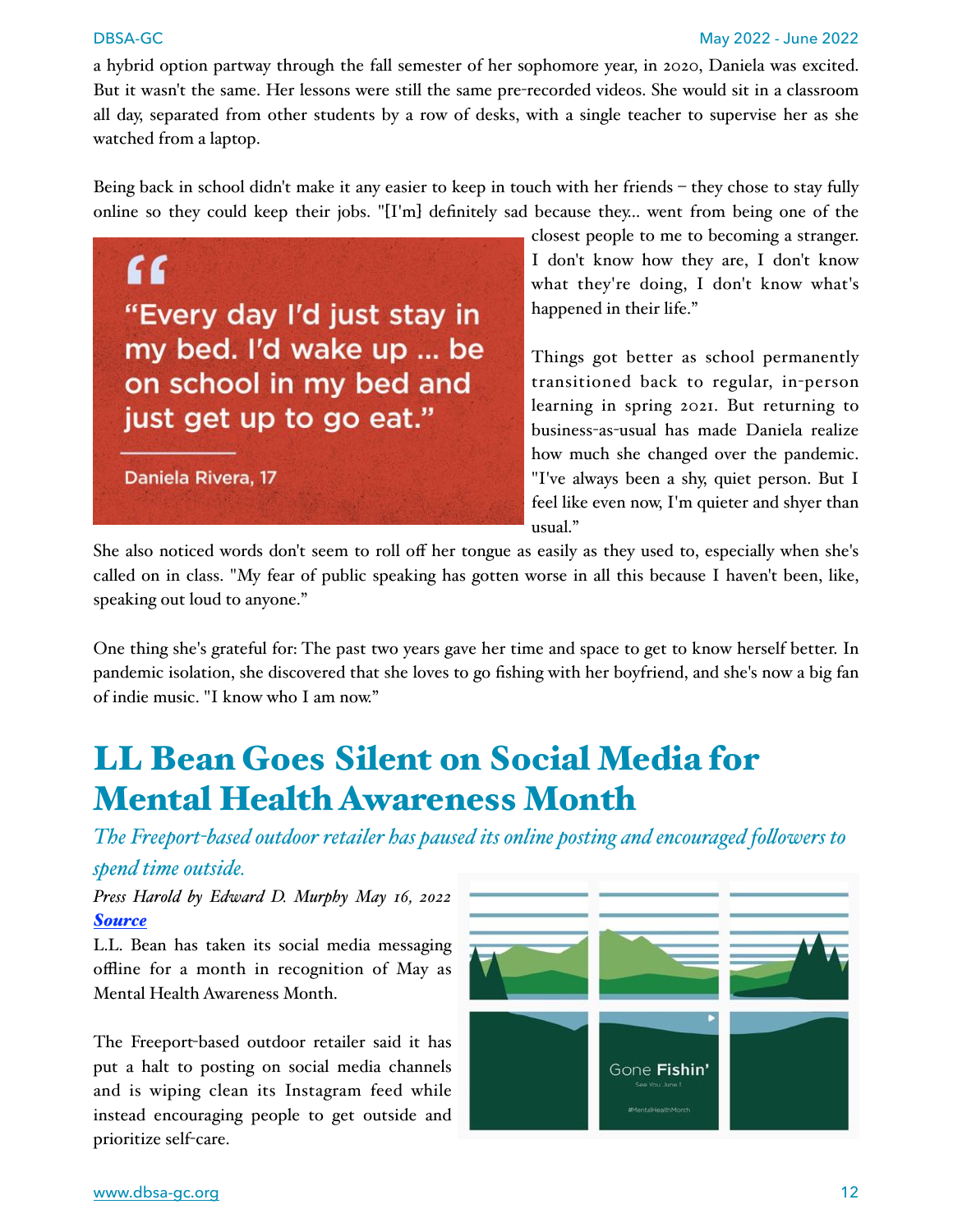Bean also announced a \$500,000 grant and two-year partnership with Mental Health America to support community-based outdoor programs and campaigns to publicize the wellness benefits of time spent outdoors.

In a statement announcing the decision to withdraw from most social media for May, Bean said time spent in nature "can lower stress hormone levels, increase self-esteem, reduce anxiety and improve mood" – a message Bean said the company was leaving behind on social media sites as it temporarily exited.

The company's approach is encouraged by organizations such as the Maine branch of the National Alliance on Mental Illness, which said May should be used as a month to reconnect with family members and friends who may have drifted apart during the long months of the coronavirus pandemic.

"That's what we promote, having the hard conversations and being vulnerable so others can share," said River Martin, NAMI Maine's community support manager.

He said one side benefit of the pandemic is that it has highlighted the importance of mental health and made many people more sensitive to the need for people to maintain personal connections despite the hurdles the virus has put in the way of those relationships.

"The pandemic has really helped normalize mental health, and we are seeing more folks reach out than have ever reached out before," Martin said. "During the whole pandemic, we've seen organizations reach out to employees and community service organizations reaching out about how to best support the community."

He said that May has been recognized a Mental Health Awareness Month for decades, but its prominence has grown in recent years. Bean and other companies, he said, can highlight the month's message and help point people toward resources providing mental health care.

NAMI Maine, he said, has been encouraging use of its statewide toll-free hotline at 800-464-5767 for those looking for resources for help with their mental health. Martin said NAMI Maine also encourages company officials to have conversations with employees about mental health and make sure they can offer immediate referrals for those who feel they need help.

It's important for people to seek help before they have a mental health crisis, he said, and that's why NAMI Maine and other organizations want people to reach out at the first signs they might be experiencing mental health problems."No conversation is too small," Martin said.

# Time to Rejuvenate: 10 Ways to Boost Your Mental Health This Summer

### *Harmony Transformations Roots May 16, 2022 [Source](https://www.grwhealth.com/post/time-to-rejuvenate-10-ways-to-boost-your-mental-health-this-summer)*

We often associate summertime with vacations, time by the pool, and less stress. While all of these things are true, the general lack of structure that often comes with the summer can lead to anxiety. For those who are working, being cooped up indoors can lead to restlessness or feeling sad after returning from vacation.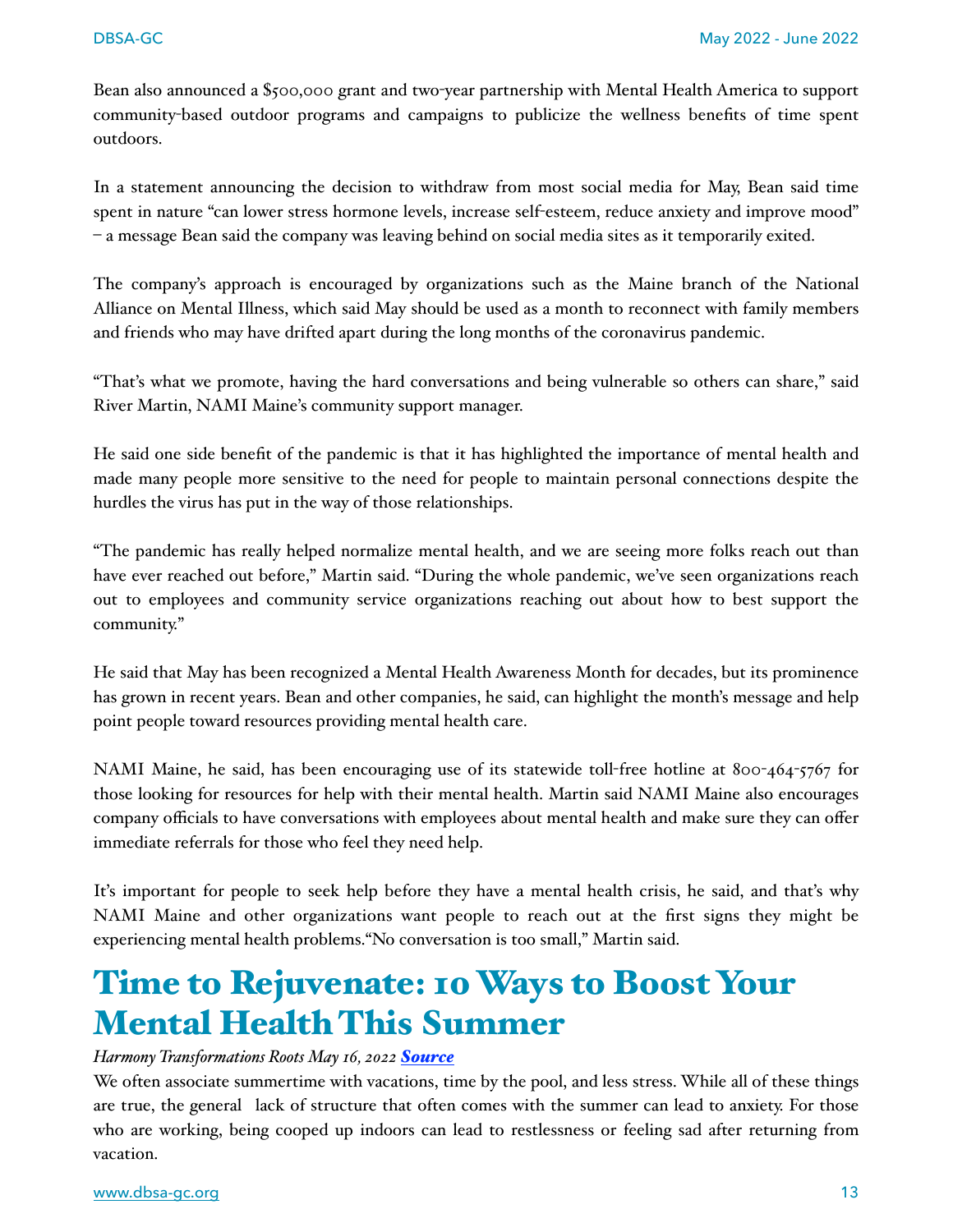Regardless of whether the summer makes it more difficult for you to maintain your mental health or if it makes you feel relaxed, gorgeous weather and some much needed time to breathe after a busy spring season can help you focus on prioritizing your mental health. Here are ten ways you can rejuvenate your well being and boost your mental health over the summer.

### *1. Set attainable goals*

Enjoying your summer and finding time to relax is definitely the ultimate goal, but we all know what it feels like to make it to the end of August without having accomplished anything we wanted to do during the summer.

Making a list or set of goals you want to get done over the summer can help structure your free time without making you feel like you have to do everything—a mindset that can be taxing on your mental health. The key is to **[make sure your goals are attainable.](https://www.mindtools.com/pages/article/newHTE_90.htm)** You don't need to read every single book on your reading list, nor do you have to get that beach body you've always wanted. Picking a few things you want to do over the summer, whether they're people you want to build relationships with or habits you want to start, will give your summer a little direction while also giving you the room you need for some much needed rest.

### *2. Get outside*

This is by far the most important thing you can do. Good weather—especially if you live in cold or rainy areas—is not a year-long luxury. Don't miss out on the warm sunny days by staying indoors. Not only will you lose the opportunity to feel rejuvenated with a breath of fresh air, you'll also have terrible fear of missing out after you hear how your friends spend their day outside in beautiful weather.



Regardless of who you are or what you like to do, you can almost always find a way to do it outside. Have to work? Take your laptop out on the. Even if you're busy, find time for a 15 minute walk. It's sure to make you feel more upbeat than you were before stepping outdoors, making the rest of your work day that much more positive.

### *3. Cut down on screen time and social media*

After so many virtual meetings, do you really want to spend a beautiful summer day staring at your phone? Try to find some time where you can either turn your phone off completely or set it down in a different room and walk away from it. Of course, depending on your

profession and responsibilities this may not be possible. In that case, try silencing all the notifications that aren't urgent, like news and social media, and depending on your situation, emails. Giving yourself some time away from social media and screens will make you feel less overwhelmed and stressed about work related responsibilities.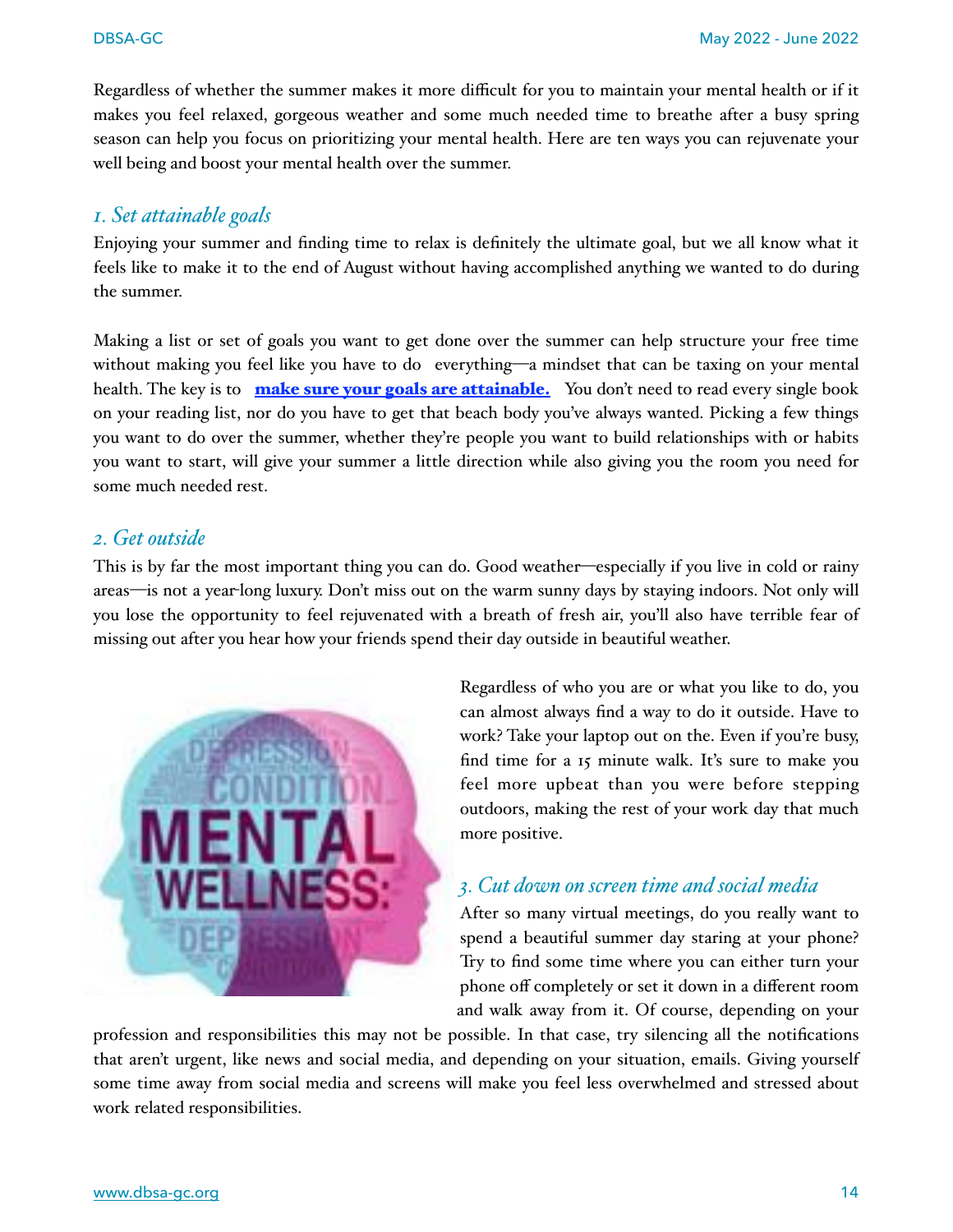### *4. Reconnect with others*

More time in the summer means more time to connect with friends and family. Investing time to maintain your current relationships or rekindling old ones will help keep your mental health in check over the summer.

Summer time often means more time. Life gets stressful and usually there are people who we want to catch up with but can't because of busy schedules. Taking some time to meaningfully build your relationships or to rekindle ones that died out over the course of a busy year is a great way to improve your social life and, as a result, your mental health.

### *5. Practice mindfulness*

**[Mindfulness](https://www.mindful.org/what-is-mindfulness/)** is the practice of being fully aware and present in the current moment. Starting new habits like meditation, paying attention to what you are eating and taking moments to pause and observe the world around you can help reduce stress and ease anxiety. Implementing some [mindfulness practices](https://www.mindful.org/take-a-mindful-moment-5-simple-practices-for-daily-life/) in your daily life can help you stay grounded and boost your mental health, making any experiences you have during the summer that much more enjoyable.

### *6. Go for a drive*

Summertime means time to prioritize your mental health by taking a break from life's everyday stressors. There's nothing like a late night summer drive as you roll the windows down and sing-along to some of your favorite tunes with your best friends. Image courtesy of **[Starcollision](https://www.starcollision.com/)**.

Nothing feels more freeing than driving around aimlessly with the windows down on a warm summer night. Find a friend, create an upbeat summer playlist, and follow the road ahead. You don't need to have a destination to find a reason to go for a drive. Think less about where you're going and instead be in the moment, enjoying time singing along to some summer jams with your friends.

### *7. Start a garden*

Starting a garden can be an ambitious project, but there's no need to be apprehensive about it. If you have a green thumb, try getting out of your comfort zone by planting something new, like fruits and vegetables. Or, if you're new, to the gardening game, consider buying some low maintenance house plants.. Either way, having a garden of some sort—regardless of the size—can be a great motivator to consistently get outdoors. In addition, watching your plants grow will not only make you feel a great sense of accomplishment, but can help create order out of your days and help you recognize the passage of time.

### *8. Visit a new location*

Summertime = vacation time. At least, that's how we tend to think about it. For some, this isn't always possible. But this doesn't mean that you can't leave your hometown behind for a little while to go exploring. Any adjacent towns you've always wanted to explore but never have? New restaurants you want to try? How about a day trip to the beach? All you need to satisfy your craving to get away for a little bit is a few free hours and a method of transportation.

### *9. Be active*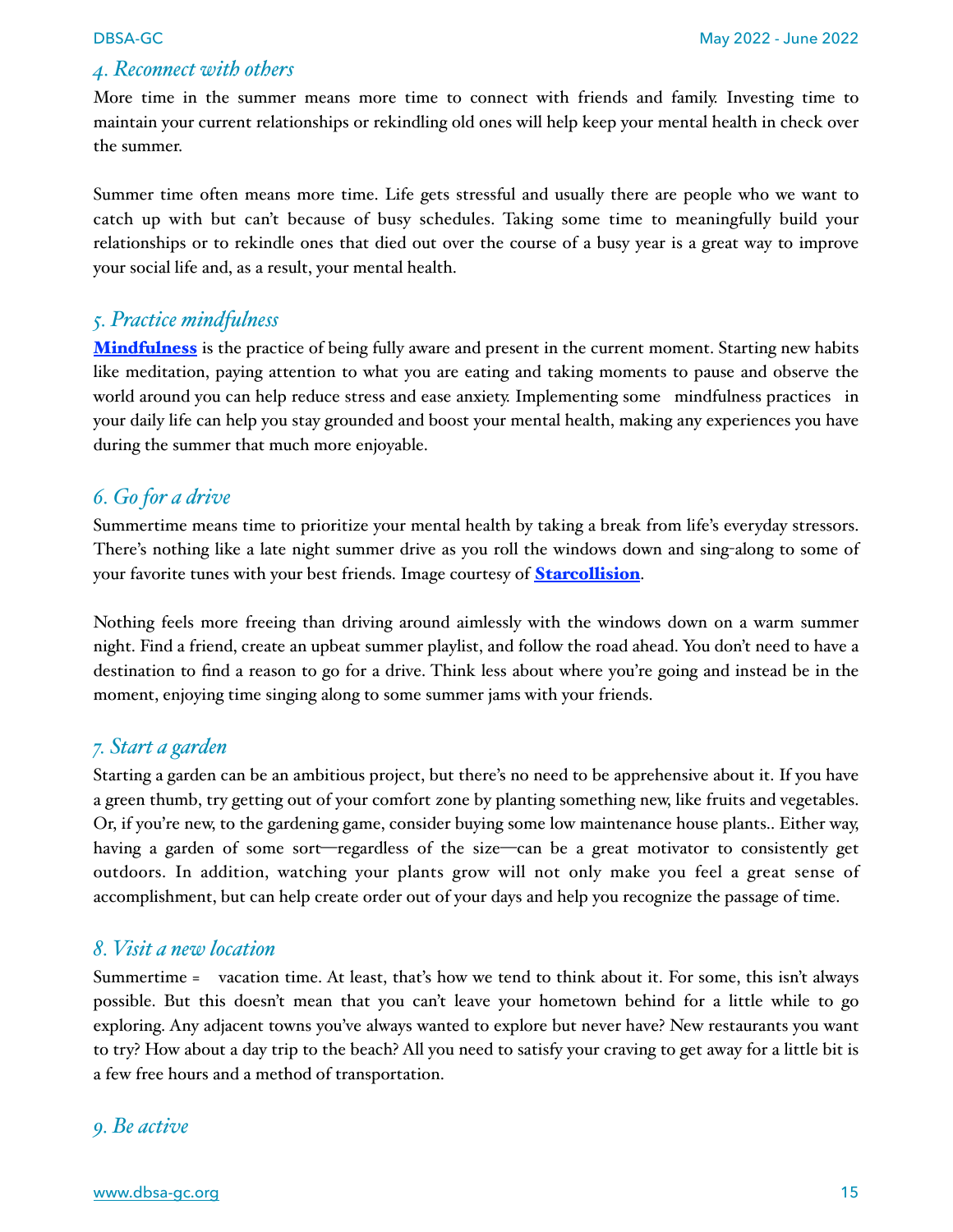Staying active is crucial when it comes to maintaining your mental health. One of the perks to exercising during the summer is access to beautiful weather.

If you're already someone who is physically active, make sure to maintain your exercise habits during the summer. While summertime may come with newfound time, the lack of structure that may occur might make it difficult for you to get yourself to the gym. However, don't be afraid to change up your workout routine by finding alternative forms of exercise that are suitable for the outdoors. This will not only help you build other sills, like playing tennis for instance, it will also make exercising more exciting. If you don't typically stay active during the year, the summer is a great time to start. Think about some outdoor activities that you would be interested in trying that would also get your heart pumping.

### *10. Start a hobby you've always wanted to try*

You may have that thing that you've always wanted to try but have put off doing until later. Well, summertime is later! There's no better way to relax than to do something you really enjoy. Plus, starting a new hobby will not only fill any spare hours you have during your summer but also make it that much more exciting.

The summer doesn't last forever—you're going to want to get the most out of it, but remember to prioritize your mental health while doing so.

# The Spectrum

Thank you for reading! Got Spectrum Newsletter Feedback? Do you like what you are reading and/or do you want more? We would love to hear what's on your mind. Please reach out to us if there are topics and ideas you would like to include or share in the next quarterly Spectrum. Anything goes – events, memorials, celebrations, recognition, thank you's, etc.

### *2022 Spectrum Schedule*

Q3: Aug/Sept-Oct

Q4: Nov-Dec

If you'd like to submit an article, event, celebration, recognition, etc. to be included in our Spectrum, please submit to [Margaux@dbsa](mailto:Margaux@dbsa-gc.org)-gc.org and we'll be happy to review!

# Get in Touch with Us

If you are feeling alone, please know we're here to support you. Your recovery matters to us. If you're experiencing a difficult time, please reach out and we'll do what we can to help you get back on track. For questions on our peer lead support groups or anything else on your mind, or to get more involved, please reach out to us at: **we can help@dbsa-[gc.org](http://dbsa-gc.org)** and visit **dbsa-gc.org**. We'd love to speak with you and build our community foundation stronger.